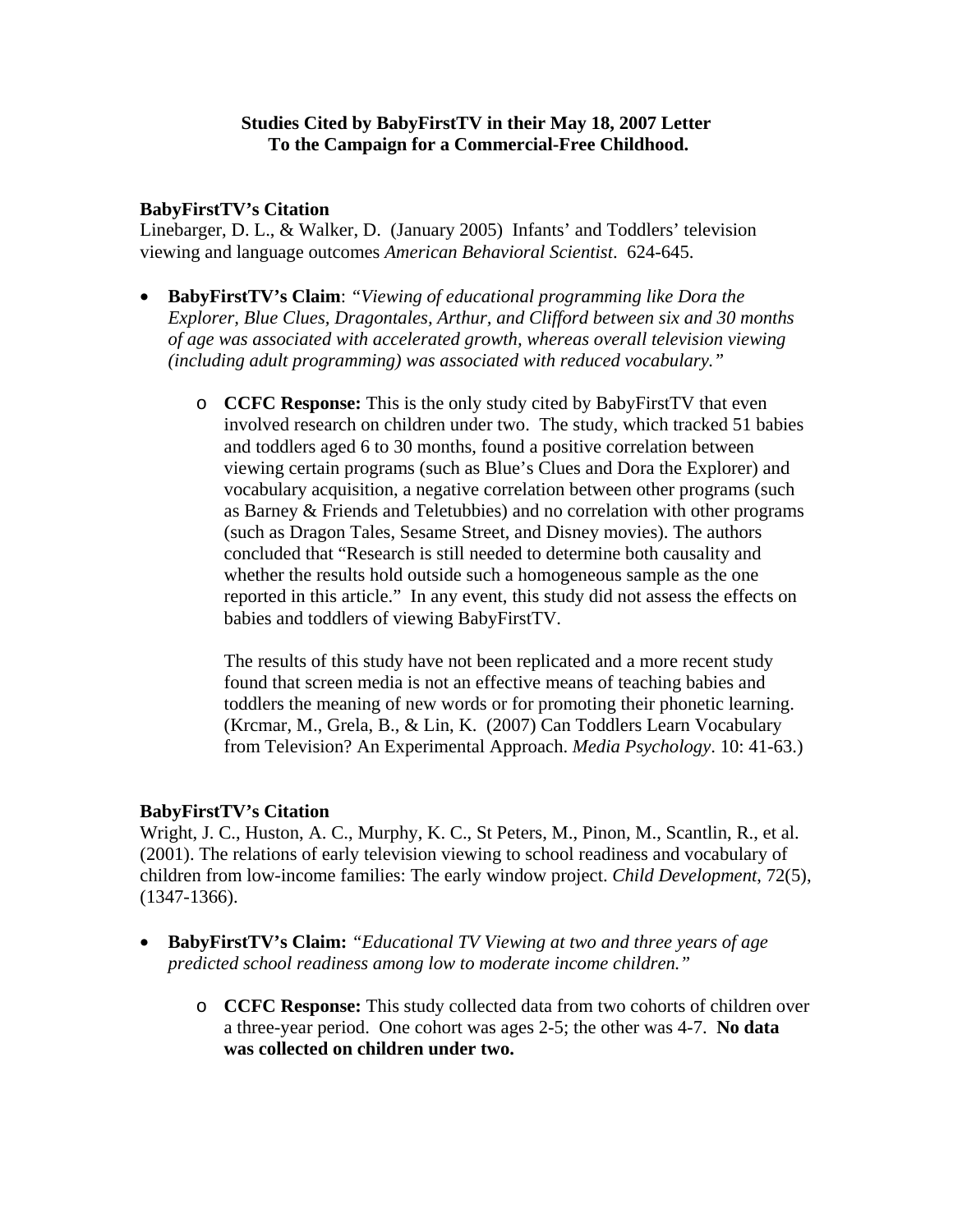# **BabyFirstTV's Citation**

Anderson, D. R., Huston, A. C., Schmitt, K. L., Linebarger, D. L., & Wright, J. C. (2001). Early childhood television viewing and adolescent behavior: The recontact study. *Monographs of the Society for Research in Child Development*, 66(1), 1-147.

- **BabyFirst TV's Claims:** *"Preschoolers who viewed educational TV programs had higher grades and read more books in high school."*
- *"Very young children have a unique responsiveness to educational programming that has been linked to both immediate and long range educational benefits."*
- *"Viewing child-audience informative programs between age 2 and 3 predicted high subsequent performance on all four measurements of academic skill."* 
	- o **CCFC Response:** This study collected data from children who were within 3 months of their third or fifth birthday. **No data was collected on children under two.**

## **BabyFirst TV's Citation**

Anderson, D. R., Bryant, J., Wilder, A., Santomero, A.,Williams, M., & Crawley, A. M. (2000). Researching Blue's Clues: Viewing behavior and impact. *Media Psychology*, 2(2), 179-194.

- **BabyFirst TV's Claim:** *"Children who regularly watch Blue's Clues, a curriculum based interactive TV program for preschoolers, scored higher on standardized measures of problem solving and flexible thinking than children who did not watch Blue's Clues, even though both groups of children had scored equivalently on a pretest prior to Blue's Clues exposure."* 
	- o **CCFC Response:** This study examined the effects of watching Blues Clues. Data was collected from 3-5-year-olds. **No data was collected on children under two.**

### **BabyFirst TV's Citation**

Thakkar, R., Garrison M. &. Christakis, D.A. (2006). A Systematic Review for the Effects of Television Viewing by Infants and Preschoolers. *Pediatrics* 118;2025-2031.

- **BabyFirst TV's Claim:** *"(F)indings suggest that educational television programs are successful in broadening young children's knowledge, affecting their racial attitudes, and increasing their imaginitiveness."* 
	- o **CCFC Response:** This literature review examined existing controlled studies of the effects of television viewing on young children. The authors note, "**Despite the fact that infants are the fastest growing television market segment, this review was unable to find any studies in this age group that met our inclusion criteria with children under the age of 3 years**." The